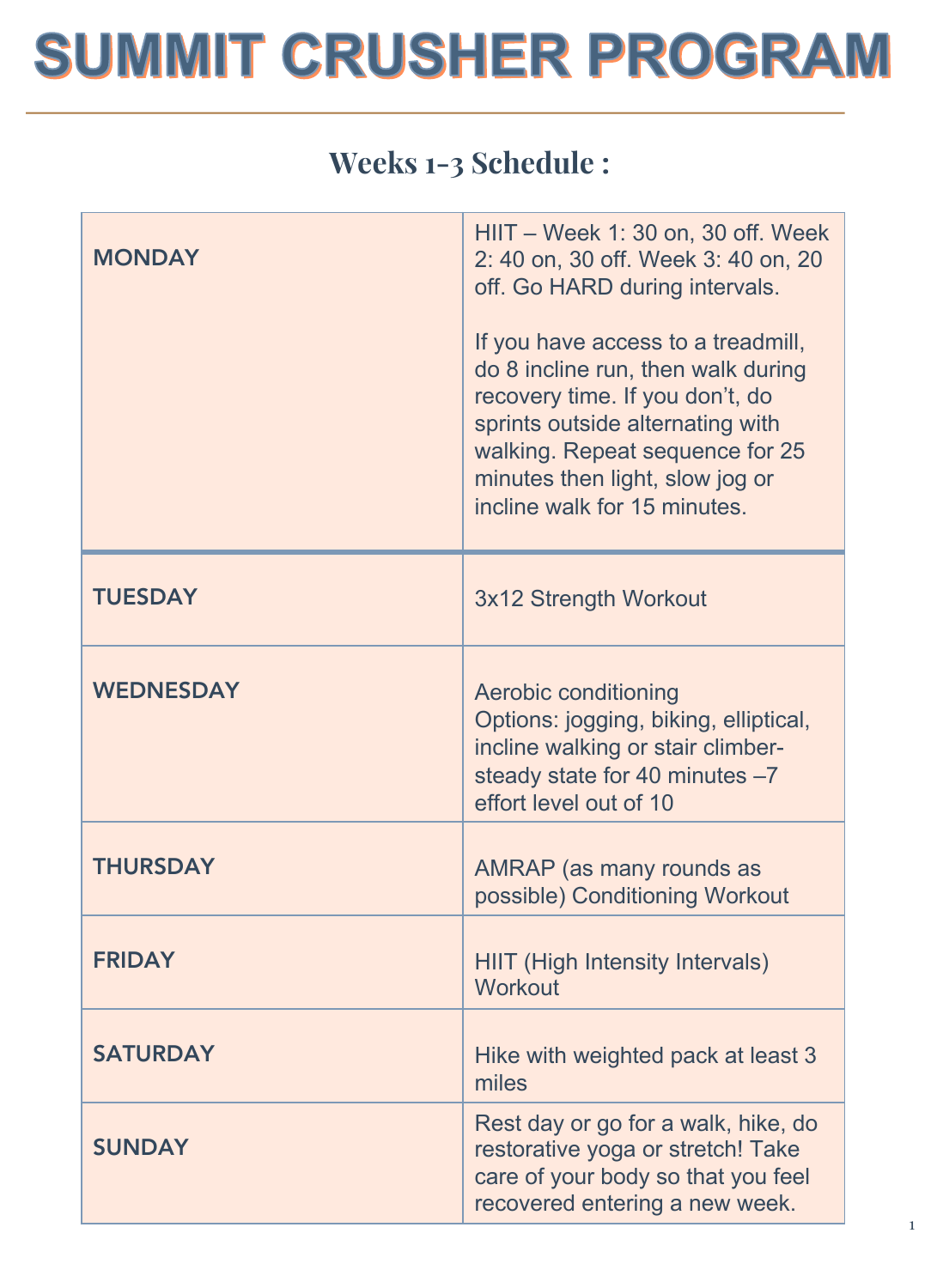### Weeks 1-3 : Tuesday Equipment needed: Medium Dumbbells

| <b>EXERCISE</b>                                                                                                   | <b>TIME/REPS/INTENSITY NOTES</b>                                                       |
|-------------------------------------------------------------------------------------------------------------------|----------------------------------------------------------------------------------------|
| Double rack squat to reverse lunge<br>(squat + lunge is one)<br><b>Chest fly to pullover</b><br>Ab U's (each way) | 3 sets of 12 reps<br>Rest for 1 minute between sets and<br>minimally between exercises |
| <b>SLDL w/ row at bottom</b>                                                                                      | 3 sets of 12 reps                                                                      |
| Curl to bent over row                                                                                             | Rest for 1 minute between sets and                                                     |
| <b>Feet elevated plank to pushup</b>                                                                              | minimally between exercises                                                            |
| Double rack curtsey lunge                                                                                         | 3 sets of 12 reps                                                                      |
| <b>Arnold press</b>                                                                                               | Rest for 1 minute between sets and                                                     |
| Dragon flag                                                                                                       | minimally between exercises                                                            |

#### REPEAT EACH SET 3X THROUGH BEFORE MOVING ON

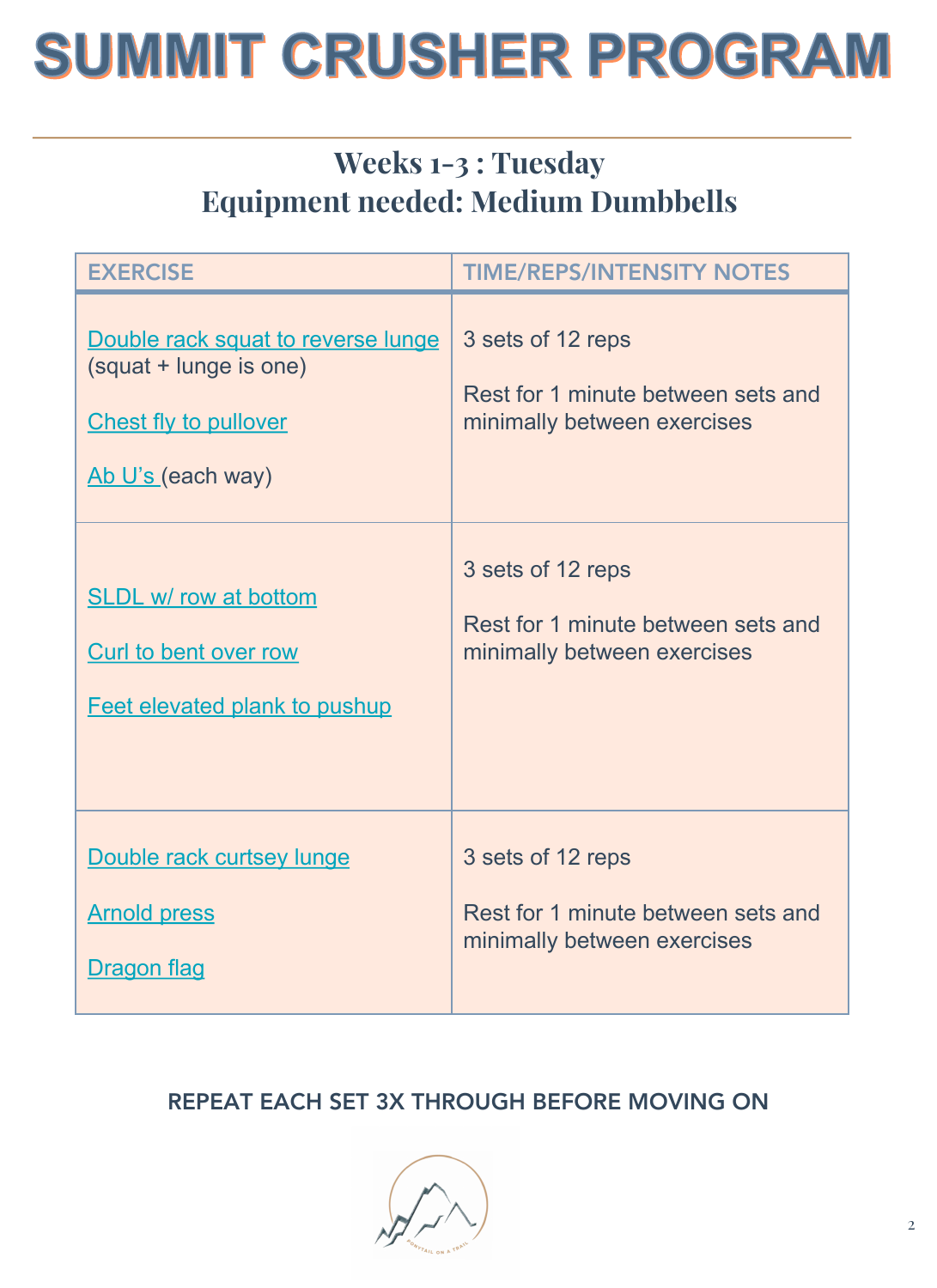### Weeks 1-3 Thursday Equipment needed: Light Dumbbells + timer

| <b>EXERCISE</b>                                                                                                                                                                                                                                                                                                                                                                                                                                                                                               | <b>TIME/REPS/INTENSITY NOTES</b>                                                         |
|---------------------------------------------------------------------------------------------------------------------------------------------------------------------------------------------------------------------------------------------------------------------------------------------------------------------------------------------------------------------------------------------------------------------------------------------------------------------------------------------------------------|------------------------------------------------------------------------------------------|
| 5 minutes:<br>10 snatch (each side)<br>10 crab glute thrust<br>10 hollow body chest press<br>6 minutes:<br>10 renegade rows (row, pushup is<br>one)<br>10 reverse lunge with front raise<br>(each side)<br>25 sumo drops<br>6 minutes:<br><u>10 dips</u><br>10 lateral lunge with double high<br>row<br>25 squat jump with turn<br>6 minutes:<br>10 curl circle press tri ext<br>10 ab circles<br>10 jumping lunges (each leg)<br>5 minutes:<br>25 step up taps (each leg)<br>25 mountain climbers (each leg) | AMRAP - As many rounds as<br>possible in the given time- Rest 1<br>minute between rounds |
| 10 romanian deadlift                                                                                                                                                                                                                                                                                                                                                                                                                                                                                          |                                                                                          |